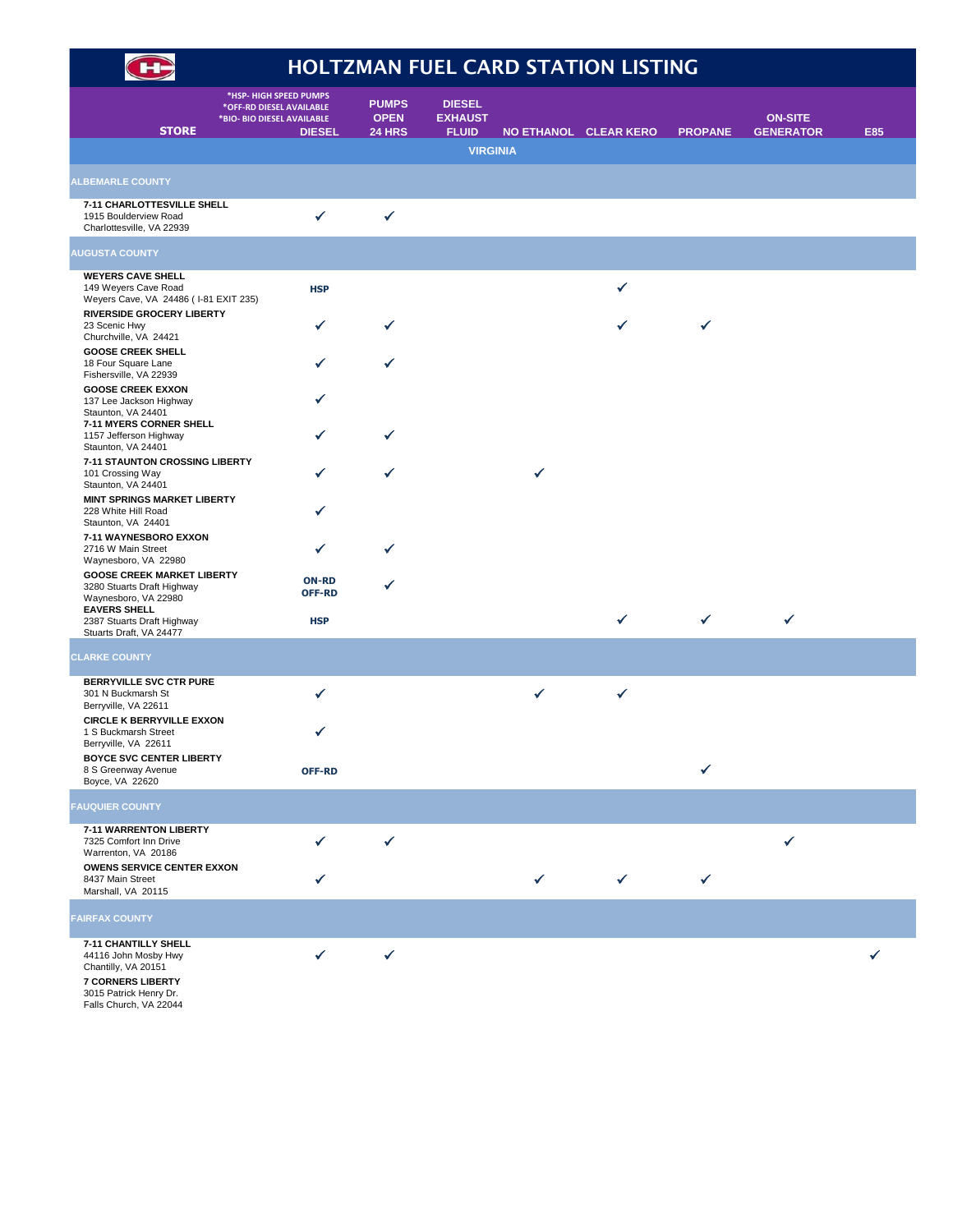

|                                                                                          | *HSP- HIGH SPEED PUMPS<br>*OFF-RD DIESEL AVAILABLE | <b>PUMPS</b>                 | <b>DIESEL</b>                  |                       |             |                |                                    |     |
|------------------------------------------------------------------------------------------|----------------------------------------------------|------------------------------|--------------------------------|-----------------------|-------------|----------------|------------------------------------|-----|
| <b>STORE</b>                                                                             | *BIO- BIO DIESEL AVAILABLE<br><b>DIESEL</b>        | <b>OPEN</b><br><b>24 HRS</b> | <b>EXHAUST</b><br><b>FLUID</b> | NO ETHANOL CLEAR KERO |             | <b>PROPANE</b> | <b>ON-SITE</b><br><b>GENERATOR</b> | E85 |
| <b>FREDERICK COUNTY</b>                                                                  |                                                    |                              |                                |                       |             |                |                                    |     |
|                                                                                          |                                                    |                              |                                |                       |             |                |                                    |     |
| RT 50 7-11 MOBIL<br>1026 Millwood Avenue<br>Winchester, VA 22602                         | ✓                                                  | ✔                            |                                |                       |             |                | ✓                                  |     |
| <b>ROUTE 50 LIBERTY</b><br>1039 Millwood Avenue<br>Winchester, VA 22602                  |                                                    |                              |                                | ✓                     |             |                |                                    |     |
| 7-11 GERRARD ST LIBERTY<br>7 E Gerrard Street                                            |                                                    | ✓                            |                                |                       | ✓           |                |                                    |     |
| Winchester, VA 22601<br><b>W MART LIBERTY</b><br>943 Berryville Avenue                   |                                                    |                              |                                | ✓                     |             |                |                                    |     |
| Winchester, VA 22601                                                                     |                                                    |                              |                                |                       |             |                |                                    |     |
| <b>WINCHESTER INTERSTATE LIBERTY</b><br>1333 Berryville Avenue<br>Winchester, VA 22601   |                                                    | ✓                            |                                | <b>REG/PREM</b>       |             | ✓              |                                    |     |
| 7-11 WINCHESTER SHELL<br>1511 Martinsburg Pike<br>Winchester, VA 22603                   |                                                    | ✓                            |                                |                       |             |                |                                    |     |
| <b>MIDDLETOWN LIBERTY</b><br>90 Reliance Road<br>Middletown, VA 22645                    |                                                    |                              |                                |                       | ✓           |                |                                    |     |
| <b>KERNSTOWN 7-11 SHELL</b><br>131 Kernstwn Commons Blvd<br>Winchester, VA 22602         |                                                    |                              |                                |                       |             |                |                                    |     |
| <b>OMPS GARAGE LIBERTY</b><br>2021 N Frederick Pike<br>Winchester, VA 22603              | <b>HSP</b>                                         | ✓                            |                                |                       |             |                |                                    |     |
| <b>CROSS JUNCTION LIBERTY</b><br>9181 North Frederick Pike<br>Cross Junction, VA 22625   | <b>HSP</b>                                         | ✓                            | ✓                              |                       | ✓           |                | ✓                                  |     |
|                                                                                          |                                                    |                              |                                |                       |             |                |                                    |     |
| <b>OUDOUN COUNTY</b>                                                                     |                                                    |                              |                                |                       |             |                |                                    |     |
| <b>ALDIE LIBERTY</b><br>41105 John Mosby Highway<br>Aldie, VA 20105                      | ✓                                                  | ✓                            |                                |                       |             |                |                                    |     |
| HOLTZMAN EXPRESS STERLING EXXON<br>22605 Glen Drive<br>Sterling, VA 20164                | $\checkmark$                                       |                              |                                |                       |             |                |                                    |     |
| ROUND HILL EXXON<br>4 E Loudoun Street<br>Round Hill, VA 20141                           | ON-RD<br><b>OFF-RD</b>                             |                              |                                |                       |             |                |                                    |     |
| 7-11 PURCELLVILLE SHELL<br>1230 Wolf Rock Drive<br>Purcellville, VA 20132                |                                                    |                              |                                |                       |             |                |                                    |     |
| PURCELLVILLE EXXON<br>731 E Main Street<br>Purcellville, VA 20132                        |                                                    |                              |                                |                       |             |                |                                    |     |
| TRI STATE EXXON<br>37245 Jefferson Pike                                                  |                                                    | ✓                            |                                |                       |             |                | ✔                                  |     |
| Purcellville, VA 20132<br><b>SWEET SPRINGS LIBERTY</b><br>34357 Charles Town Pike        |                                                    |                              |                                |                       |             |                |                                    |     |
| Purcellville, VA 20132<br><b>HAMILTON SVC CTR LIBERTY</b><br>39258 E Colonial Highway    |                                                    | ✓                            |                                |                       |             | ✓              |                                    |     |
| Hamilton, VA 20158<br>HOLTZMAN EXPRESS LEESBURG EXXON<br>148 Catoctin Circle SE          |                                                    |                              |                                |                       | <b>DYED</b> |                |                                    |     |
| Leesburg, VA 20176<br><b>LEESBURG LIBERTY</b><br>2 Harrison Street<br>Leesburg, Va 20175 |                                                    |                              |                                |                       |             |                |                                    |     |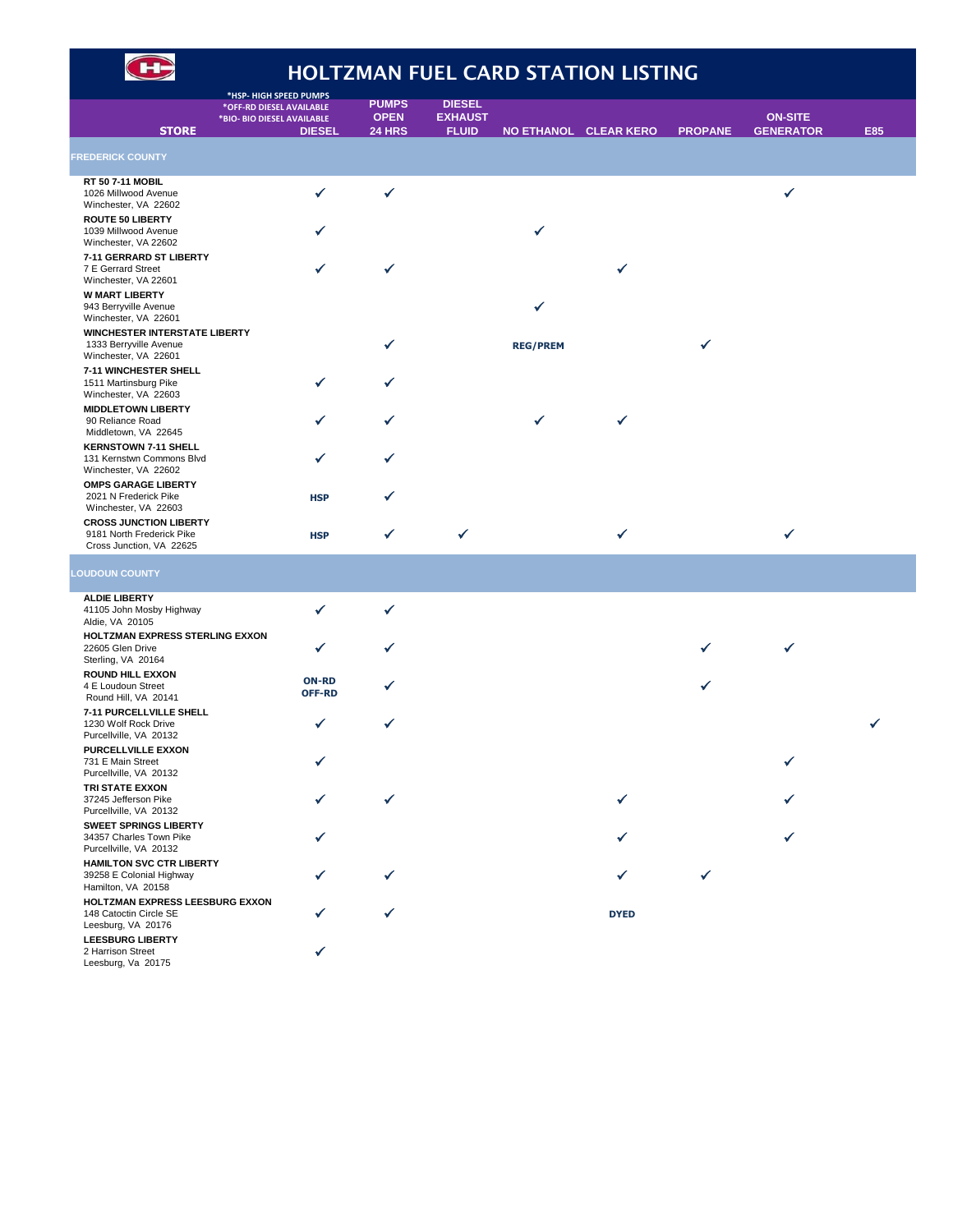|                                                                                                                                      | HOLTZMAN FUEL CARD STATION LISTING                                                               |                                              |                                                 |                       |   |                |                                    |     |  |  |
|--------------------------------------------------------------------------------------------------------------------------------------|--------------------------------------------------------------------------------------------------|----------------------------------------------|-------------------------------------------------|-----------------------|---|----------------|------------------------------------|-----|--|--|
| <b>STORE</b>                                                                                                                         | *HSP-HIGH SPEED PUMPS<br>*OFF-RD DIESEL AVAILABLE<br>*BIO- BIO DIESEL AVAILABLE<br><b>DIESEL</b> | <b>PUMPS</b><br><b>OPEN</b><br><b>24 HRS</b> | <b>DIESEL</b><br><b>EXHAUST</b><br><b>FLUID</b> | NO ETHANOL CLEAR KERO |   | <b>PROPANE</b> | <b>ON-SITE</b><br><b>GENERATOR</b> | E85 |  |  |
| <b>MONTGOMERY COUNTY</b>                                                                                                             |                                                                                                  |                                              |                                                 |                       |   |                |                                    |     |  |  |
| 7-11 CHRISTIANSBURG LIBERTY<br>2370 Roanoke Street<br>Christiansburg, VA 24073<br>7-11 FRANKLIN ST LIBERTY<br>3250 N Franklin Street | <b>BIO</b><br><b>ON-RD</b><br><b>HSP</b>                                                         | $\checkmark$<br>✓                            |                                                 | ✓                     |   |                |                                    |     |  |  |
| Christiansburg, VA 24073<br><b>VELSON COUNTY</b>                                                                                     |                                                                                                  |                                              |                                                 |                       |   |                |                                    |     |  |  |
| <b>ASHLEY'S MARKET LIBERTY</b><br>6445 Rockfish Valley Hwy<br>Afton, VA 22920                                                        | ON-RD<br><b>OFF-RD</b>                                                                           | ✓                                            |                                                 | <b>PREM</b>           |   |                |                                    |     |  |  |
| <b>PAGE COUNTY</b>                                                                                                                   |                                                                                                  |                                              |                                                 |                       |   |                |                                    |     |  |  |
| <b>CIRCLE K LURAY EXXON</b><br>1041 W Main Street<br>Luray, VA 22835                                                                 | ✓                                                                                                | ✔                                            |                                                 |                       | ✓ |                |                                    |     |  |  |
| 7-11 LURAY LIBERTY<br>1034 Hwy 211<br>Luray, VA 22835                                                                                | <b>HSP</b>                                                                                       | ✓                                            |                                                 |                       |   |                |                                    |     |  |  |
| <b>LURAY CAVERNS EXXON</b><br>970 US Hwy 211 W.<br>Luray, VA 22835                                                                   | ✓                                                                                                | ✓                                            |                                                 |                       |   |                |                                    |     |  |  |
| PAGE CONVENIENCE PURE<br>515 W Main Street<br>Luray, VA 22835                                                                        |                                                                                                  |                                              |                                                 | ✔                     | ✓ |                |                                    |     |  |  |
| <b>EAST END EXXON</b><br>717 Main Street<br>Luray, VA 22835                                                                          | ✓                                                                                                | ✓                                            |                                                 |                       |   | ✓              |                                    |     |  |  |
| <b>HAPPY MINI MART LIBERTY</b><br>822 E Main Street<br>Luray, VA 22835                                                               | OFF-RD                                                                                           |                                              |                                                 | ✓                     | ✓ |                |                                    |     |  |  |
| <b>HOPE MILLS STORE EXXON</b><br>2937 US 340 North<br>Luray, VA 22835                                                                | ✓                                                                                                |                                              |                                                 |                       | ✓ |                |                                    |     |  |  |
| <b>VALLEY GAS &amp; GROCERY LIBERTY</b><br>865 Honeyville Road<br>Stanley, VA 22851                                                  | ✓                                                                                                | ✓                                            |                                                 | ✓                     |   |                |                                    |     |  |  |
| <b>VALLEY EXXON (IBR CORP)</b><br>5581 US Hwy 340 Bus.<br>Stanley, VA 22851                                                          | ✓                                                                                                |                                              |                                                 |                       |   |                |                                    |     |  |  |
| <b>FAMILY CONV STORE EXXON</b><br>244 W Main Street<br>Stanley, VA 22851                                                             | ✓                                                                                                |                                              |                                                 |                       |   |                |                                    |     |  |  |
| <b>SHENANDOAH EXXON</b><br>601 Fourth Street<br>Shenandoah, VA 22849                                                                 | ✓                                                                                                |                                              |                                                 |                       |   |                |                                    |     |  |  |
| SOUTH END CONV PURE<br>705 S Third Street<br>Shenandoah, VA 22849                                                                    |                                                                                                  |                                              |                                                 | ✓                     | ✓ |                |                                    |     |  |  |
| 7-11 SHENANDOAH SHELL<br>600 Fourth Street<br>Shenandoah, VA 22849                                                                   |                                                                                                  | ✓                                            |                                                 |                       |   |                |                                    |     |  |  |
| ARA BIG MEADOWS LIBERTY<br>Skyline Drive - Mile 51<br>Luray, VA 22835                                                                | ✓                                                                                                |                                              |                                                 |                       |   |                |                                    |     |  |  |
| <b>PULASKI COUNTY</b>                                                                                                                |                                                                                                  |                                              |                                                 |                       |   |                |                                    |     |  |  |
| 7-11 DUBLIN LIBERTY<br>4625 Cleburne Blvd.                                                                                           | <b>HSP</b>                                                                                       | $\checkmark$                                 | $\checkmark$                                    | $\checkmark$          |   |                |                                    |     |  |  |

| 7-11 DUBLIN LIBERTY<br>4625 Cleburne Blvd.<br>Dublin, VA 24084 | <b>HSP</b> | $\mathcal{L}$ |  |
|----------------------------------------------------------------|------------|---------------|--|
| 7-11 DUBLIN SHELL<br>4622 Cleburne Blvd.<br>Dublin, VA 24084   |            |               |  |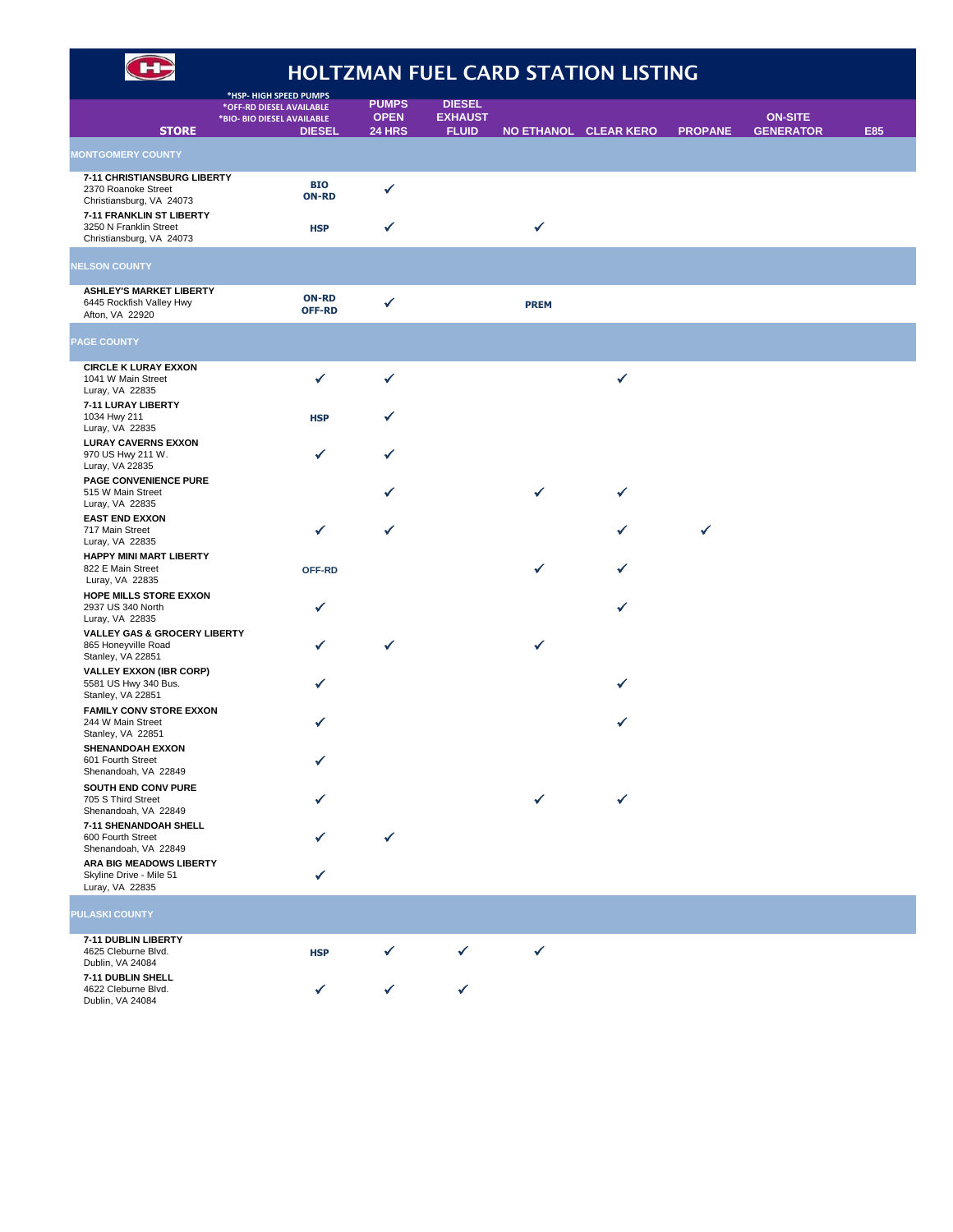# $\bigoplus$

|                                                                                      | *HSP-HIGH SPEED PUMPS<br>*OFF-RD DIESEL AVAILABLE | <b>PUMPS</b>  | <b>DIESEL</b>  |                       |   |                |                  |     |
|--------------------------------------------------------------------------------------|---------------------------------------------------|---------------|----------------|-----------------------|---|----------------|------------------|-----|
|                                                                                      | *BIO- BIO DIESEL AVAILABLE                        | <b>OPEN</b>   | <b>EXHAUST</b> |                       |   |                | <b>ON-SITE</b>   | E85 |
| <b>STORE</b>                                                                         | <b>DIESEL</b>                                     | <b>24 HRS</b> | <b>FLUID</b>   | NO ETHANOL CLEAR KERO |   | <b>PROPANE</b> | <b>GENERATOR</b> |     |
| <b>ROCKINGHAM COUNTY</b>                                                             |                                                   |               |                |                       |   |                |                  |     |
| 7-11 PRESTON LAKES EXXON<br>2950 Spotswood Trail<br>Harrisonburg, VA 22801           | ✓                                                 | ✔             |                |                       |   |                |                  |     |
| VALLEY CONV PENN LAIRD EXXON<br>6080 Spotswood Trail<br>Penn Laird, VA 22846         | ✓                                                 |               |                |                       |   |                |                  |     |
| 7-11 MASSANUTTEN EXXON<br>11473 Spotswood Trail<br>McGaheysville, VA 22840           | ✓                                                 | ✓             |                |                       |   |                |                  |     |
| BLUE RIDGE CTRY STORE EXXON<br>19625 Spotswood Trail<br>Elkton, VA 22827             | <b>ON-RD</b><br>OFF-RD                            |               |                |                       |   |                |                  |     |
| <b>ELKTON EXXON</b><br>102 Blue & Gold Drive<br>Elkton, VA 22827                     | ✓                                                 |               |                |                       | ✓ |                |                  |     |
| <b>FAMILY CONVENIENCE #6 MOBIL</b><br>94 N Stuart Street<br>Elkton, VA 22827         | ✓                                                 |               |                |                       |   |                |                  |     |
| 340 MARKET & DELI LIBERTY<br>150 S Eastside Highway<br>Elkton, VA 22827              | <b>HSP</b>                                        |               |                |                       |   | ✓              |                  |     |
| <b>EZ FOOD MART EXXON</b><br>401 Augusta Avenue<br>Grottoes, VA 24441                | ✓                                                 |               |                |                       | ✓ |                |                  |     |
| 7-11 TIMBERVILLE EXXON<br>325 S Main Street<br>Timberville, VA 22853                 | ✓                                                 | ✓             |                |                       |   |                |                  |     |
| ONE STOP T'VILLE LIBERTY<br>125 North Main Street<br>Timberville, VA 22853           | ✓                                                 |               |                |                       | ✓ |                |                  |     |
| <b>WHIT'S MARKET SHELL</b><br>189 S Main Street<br>Timberville, VA 22853             | ✓                                                 |               |                |                       |   |                |                  |     |
| <b>MAC'S SUPERETTE LIBERTY</b><br>11614 Brocks Gap Road<br>Fulks Run, VA 22830       | <b>ON-RD</b><br>OFF-RD                            |               |                |                       |   | ✓              |                  |     |
| 7-11 BROADWAY EXXON<br>118 W Lee Street<br>Broadway, VA 22815                        | ✓                                                 |               |                |                       |   |                |                  |     |
| 7-11 MAUZY LIBERTY<br>10935 N Valley Pike<br>Broadway, VA 22815 (I-81 EXIT 257)      | <b>HSP</b>                                        |               | ✓              |                       |   |                |                  |     |
| <b>MOUNTAIN VALLEY EXXON</b><br>45 Dinkle Avenue<br>Mt. Crawford, VA 22841           | ✓                                                 |               |                |                       |   |                |                  |     |
| JOY FOOD MART LIBERTY<br>629 N Main Street<br>Mt. Crawford, VA 22841                 |                                                   |               |                |                       | ✔ |                |                  |     |
| 7-11 MT. CRAWFORD SHELL<br>6260 Walton Way<br>Mt. Crawford, VA 22841 (I-81 EXIT 240) | <b>HSP</b>                                        |               | ✓              |                       |   |                |                  |     |
| <b>KROSSROADS KUNTRY PURE</b><br>8236 Ottobine Road<br>Dayton, VA 22821              | <b>ON-RD</b>                                      |               |                |                       |   |                |                  |     |
| DRY RIVER STORE PURE<br>1228 Clover Hill Rd.<br>Dayton, VA 22821                     |                                                   |               |                |                       | ✓ |                |                  |     |
| 7-11 VIRGINIA AVE EXXON<br>1168 Virginia Ave<br>Harrisonburg, VA 22802               |                                                   |               |                |                       |   |                |                  |     |
| <b>MT CLINTON PIKE AUTO MOBIL</b><br>1091 Mt. Clinton Pike<br>Harrisonburg, VA 22801 |                                                   |               |                |                       |   |                |                  |     |
| <b>MR. B'S EXXON</b><br>3833 N. Valley Pike<br>Harrisonburg, VA 22802                | ✓                                                 |               |                | ✓                     |   |                |                  |     |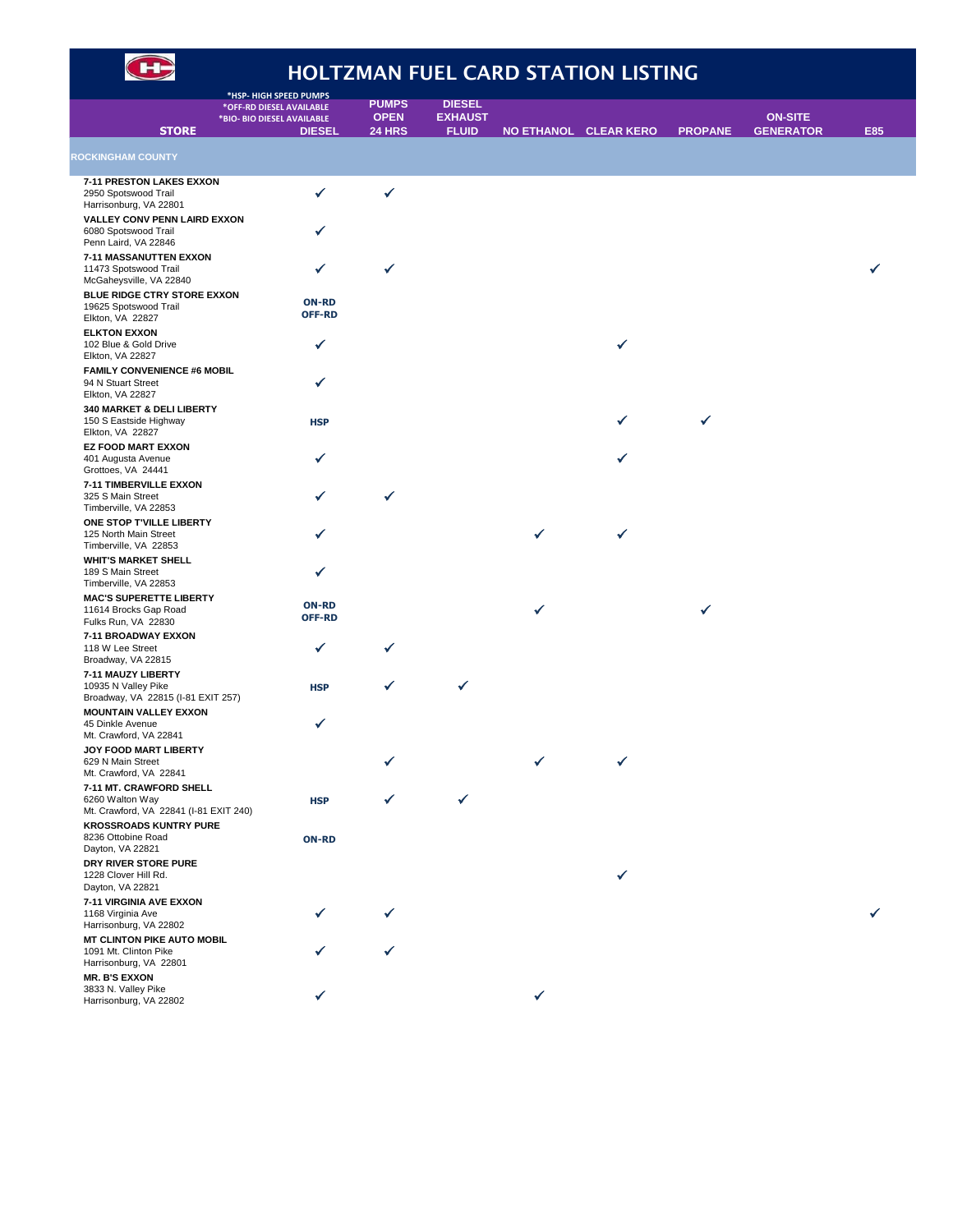

|                                                                                        |                                                        | <b>FUMFS</b>  | <b>DIESEL</b>  |                                         |              |                |                  |     |
|----------------------------------------------------------------------------------------|--------------------------------------------------------|---------------|----------------|-----------------------------------------|--------------|----------------|------------------|-----|
|                                                                                        | *HSP- HIGH SPEED PUMPS                                 | <b>OPEN</b>   | <b>EXHAUST</b> |                                         |              |                | <b>ON-SITE</b>   |     |
| <b>STORE</b>                                                                           | *OFF-RD DIESEL AVAILABLE<br>*BIO- BIO DIESEL AVAILABLE | <b>24 HRS</b> | <b>FLUID</b>   | NO ETHANOL CLEAR KERO                   |              | <b>PROPANE</b> | <b>GENERATOR</b> | E85 |
| ROCKINGHAM COUNTY (CONTINUED)                                                          |                                                        |               |                |                                         |              |                |                  |     |
| <b>CIRCLE K - E MARKET EXXON</b><br>1001 E Market Street<br>Harrisonburg, VA 22801     | ✓                                                      |               |                |                                         |              |                |                  | ✓   |
| <b>LIBERTY AUTO SERVICE</b><br>764 E Market Street<br>Harrisonburg, VA 22801           |                                                        |               |                | <b>REG/PREM</b>                         | ✔            |                |                  |     |
| <b>CIRCLE K ROUTE 33 SHELL</b><br>1617 E Market Street<br>Harrisonburg, VA 22801       | ✓                                                      |               |                |                                         |              |                |                  |     |
| <b>UNIVERSITY EXXON</b><br>1735 Reservoir Street<br>Harrisonburg, VA 22801             | <b>ON-RD</b><br>OFF-RD                                 |               |                |                                         |              |                |                  |     |
| <b>CIRCLE K PORT ROAD LIBERTY</b><br>1081 Port Republic Road<br>Harrisonburg, VA 22801 | ✓                                                      | ✓             |                |                                         |              |                |                  |     |
| <b>MAD RIVER MART LIBERTY</b><br>710 Port Republic Road<br>Harrisonburg, VA 22801      |                                                        |               |                |                                         | ✓            |                |                  |     |
| 7-11 PORT ROAD EXXON<br>701 Port Republic Road<br>Harrisonburg, VA 22801               |                                                        |               |                |                                         |              |                |                  |     |
| <b>1500 S MAIN LIBERTY</b><br>1500 S Main Street<br>Harrisonburg, VA 22801             | <b>HSP</b>                                             |               |                |                                         |              |                |                  |     |
| <b>FOOD MART LIBERTY</b><br>953 S High Street<br>Harrisonburg, VA 22801                | ✓                                                      |               |                |                                         | $\checkmark$ |                |                  |     |
| 7-11 SOUTH HIGH VALLEYS EXXON<br>1911 S. High Street<br>Harrisonburg, VA 22801         |                                                        | ✓             |                |                                         |              |                |                  |     |
| 7-11 SOUTH MAIN EXXON<br>3240 S Main Street<br>Harrisonburg, VA 22801 (RTE 11)         |                                                        |               |                |                                         |              |                |                  |     |
| 7-11 SOUTH MAIN SHELL<br>3275 S Main Street<br>Harrisonburg, VA 22801 (RTE 11)         |                                                        |               |                |                                         |              |                |                  |     |
| <b>CSR AUTOMOTIVE LIBERTY</b><br>3305 S Main Street<br>Harrisonburg, VA 22801          |                                                        |               |                | <b>REG</b><br><b>MID</b><br><b>PREM</b> |              |                |                  |     |
| <b>H'BURG TRAVEL CTR LIBERTY</b><br>3355 S Main Street<br>Harrisonburg, VA 22801       | <b>HSP</b>                                             |               |                |                                         |              |                |                  |     |
| <b>CAPON RUN GENERAL STORE</b><br>18941 Brocks Gap Road<br>Bergton, VA 22811           | ✓                                                      |               |                | ✓                                       |              |                |                  |     |
| RT. 33 LIBERTY<br>2211 E Market St.<br>Harrisonburg, VA 22801                          | ✓                                                      |               |                | ✓                                       |              |                |                  |     |
| <b>SHENANDOAH COUNTY</b>                                                               |                                                        |               |                |                                         |              |                |                  |     |
| <b>CIRCLE K MT JACKSON LIBERTY</b><br>5540 N Main Street<br>Mt. Jackson, VA 22842      | ✓                                                      | ✓             |                | $\checkmark$                            | $\checkmark$ | ✓              | ✓                |     |
| SHEN TRUCK CTR LIBERTY<br>218 Conicville Road<br>Mt. Jackson, VA 22842 (I-81 EXIT 274) | <b>HSP</b>                                             |               | ✓              |                                         |              |                |                  |     |
| HOTTLE'S EXXON KIOSK<br>224 Conicville Road<br>Mt. Jackson, VA 22842                   |                                                        |               |                |                                         |              |                |                  |     |
| FORT VALLEY COUNTRY STORE<br>7091 Fort Valley Road<br>Fort Valley, VA 22652            |                                                        |               |                |                                         |              |                |                  |     |
| EDINBURG FAMILY CONV EXXON<br>401 Stoney Creek Blvd<br>Edinburg, VA 22824              | ✓                                                      |               |                |                                         |              |                |                  |     |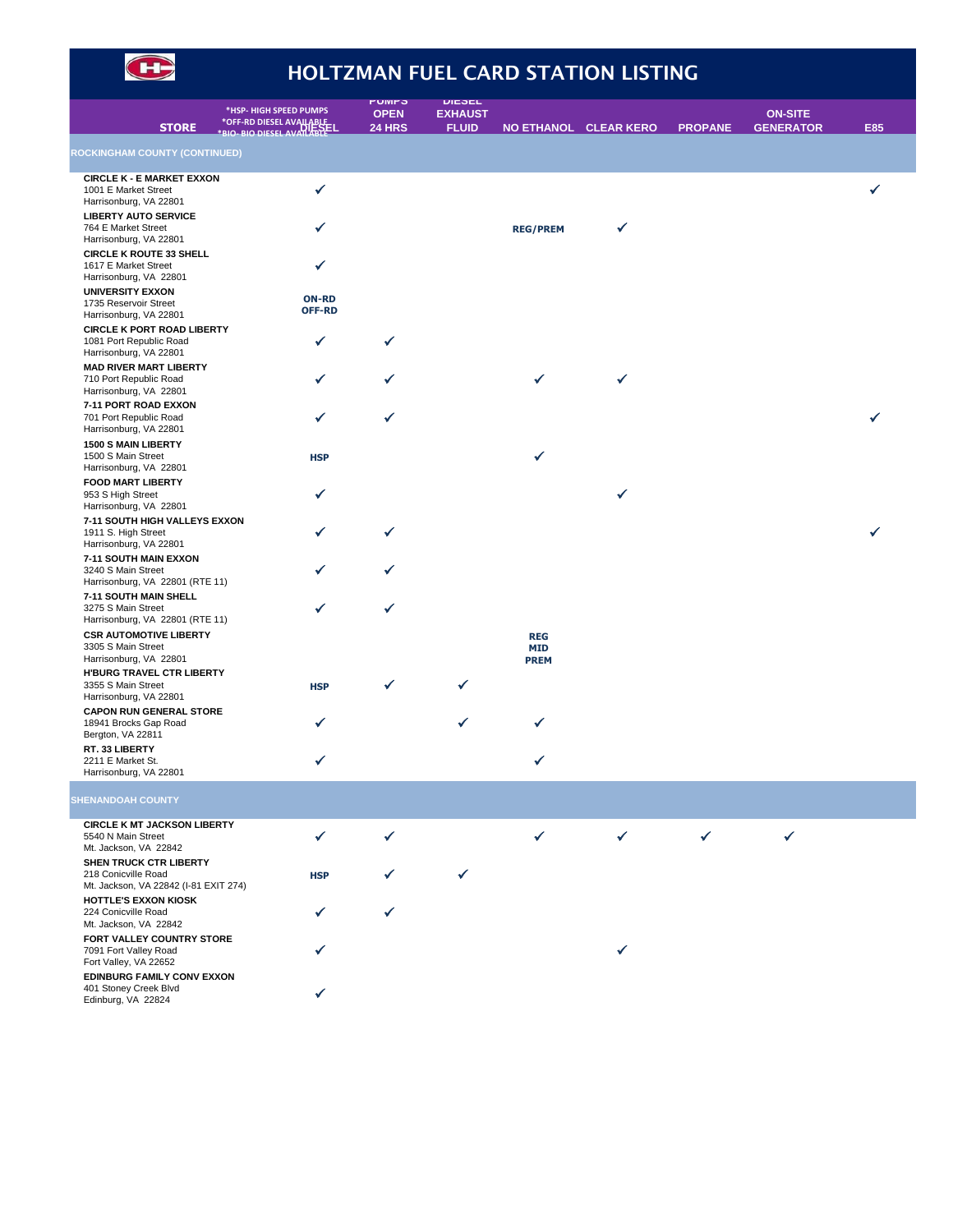

| <b>STORE</b>                                                                       | *HSP- HIGH SPEED PUMPS<br>*OFF-RD DIESEL AVAILABLE | <b>PUMPS</b><br><b>OPEN</b> | <b>DIESEL</b><br><b>EXHAUST</b> |                       |   |                | <b>ON-SITE</b>   | E85 |
|------------------------------------------------------------------------------------|----------------------------------------------------|-----------------------------|---------------------------------|-----------------------|---|----------------|------------------|-----|
|                                                                                    | *BIO- BIO DIESEL AVAILLESSEL                       | <b>24 HRS</b>               | <b>FLUID</b>                    | NO ETHANOL CLEAR KERO |   | <b>PROPANE</b> | <b>GENERATOR</b> |     |
| <b>SHENANDOAH COUNTY (CONTINUED)</b>                                               |                                                    |                             |                                 |                       |   |                |                  |     |
| <b>BIG APPLE II EDINBURG EXXON</b><br>403 N Main Street<br>Edinburg, VA 22824      | ✓                                                  |                             |                                 |                       | ✓ |                |                  |     |
| 7-11 WOODSTOCK LIBERTY<br>340 W Reservoir Road<br>Woodstock, VA 22664              |                                                    | ✔                           |                                 |                       |   |                |                  |     |
| <b>COMMUNITY STORE PURE</b><br>1502 Orkney Grade<br>Basye, VA 22810                |                                                    |                             |                                 |                       |   |                |                  |     |
| FORESTVILLE GENERAL STORE<br>3199 Senedo Road<br>Quicksburg, VA 22847              | <b>OFF-RD</b><br><b>ONLY</b>                       |                             |                                 | ✓                     |   |                |                  |     |
| <b>CAVERNS MART SHELL</b><br>1598 Caverns Road<br>Quicksburg, VA 22847             |                                                    |                             |                                 |                       |   |                |                  |     |
| <b>NEW MARKET LIBERTY</b><br>145 Old Cross Road<br>New Market, VA 22844            |                                                    | ✓                           |                                 |                       |   |                |                  |     |
| <b>SHORT STOP MOBIL</b><br>146 Old Cross Road<br>New Market, VA 22844              |                                                    |                             |                                 |                       | ✓ |                |                  |     |
| <b>NEW MARKET CONV EXXON</b><br>186 Old Cross Road<br>New Market, VA 22844         |                                                    |                             |                                 |                       |   |                |                  |     |
| <b>NEW MARKET EXXON</b><br>9378 N Congress St.<br>New Market, VA 22844             |                                                    |                             |                                 |                       |   |                |                  |     |
| ONE STOP NEW MRKT LIBERTY<br>100 Lee Highway<br>New Market, VA 22844               |                                                    |                             |                                 |                       |   |                |                  |     |
| <b>NEW STAR MARKET SHELL</b><br>2936 John Marshall Highway<br>Strasburg, VA 22657  |                                                    |                             |                                 |                       |   |                |                  |     |
| 7-11 STRASBURG SHELL<br>33982 Old Valley Pike<br>Strasburg, VA 22657               |                                                    | ✔                           |                                 |                       |   |                |                  |     |
| <b>STRASBURG FOOD MART EXXON</b><br>33899 Old Valley Pike<br>Strasburg, VA 22657   |                                                    | ✔                           |                                 |                       |   |                |                  |     |
| <b>WARREN COUNTY</b>                                                               |                                                    |                             |                                 |                       |   |                |                  |     |
| 7-11 FRONT ROYAL SHELL<br>851 John Marshall Highway<br>Front Royal, VA 22630       |                                                    | ✓                           |                                 |                       |   |                | ✓                |     |
| <b>ROYAL MART LIBERTY</b><br>507 N Royal Avenue<br>Front Royal, VA 22630           |                                                    |                             |                                 |                       |   |                |                  |     |
| SOUTH RIVER MARKET PURE<br>2741 Stonewall Jackson Highway<br>Bentonville, VA 22610 | <b>ON-RD</b><br><b>OFF-RD</b>                      |                             |                                 |                       |   |                |                  |     |
| APPLE MOUNTAIN EXXON<br>4774 John Marshall Highway<br>Linden, VA 22642             |                                                    |                             |                                 |                       |   |                |                  |     |
|                                                                                    |                                                    |                             |                                 |                       |   |                |                  |     |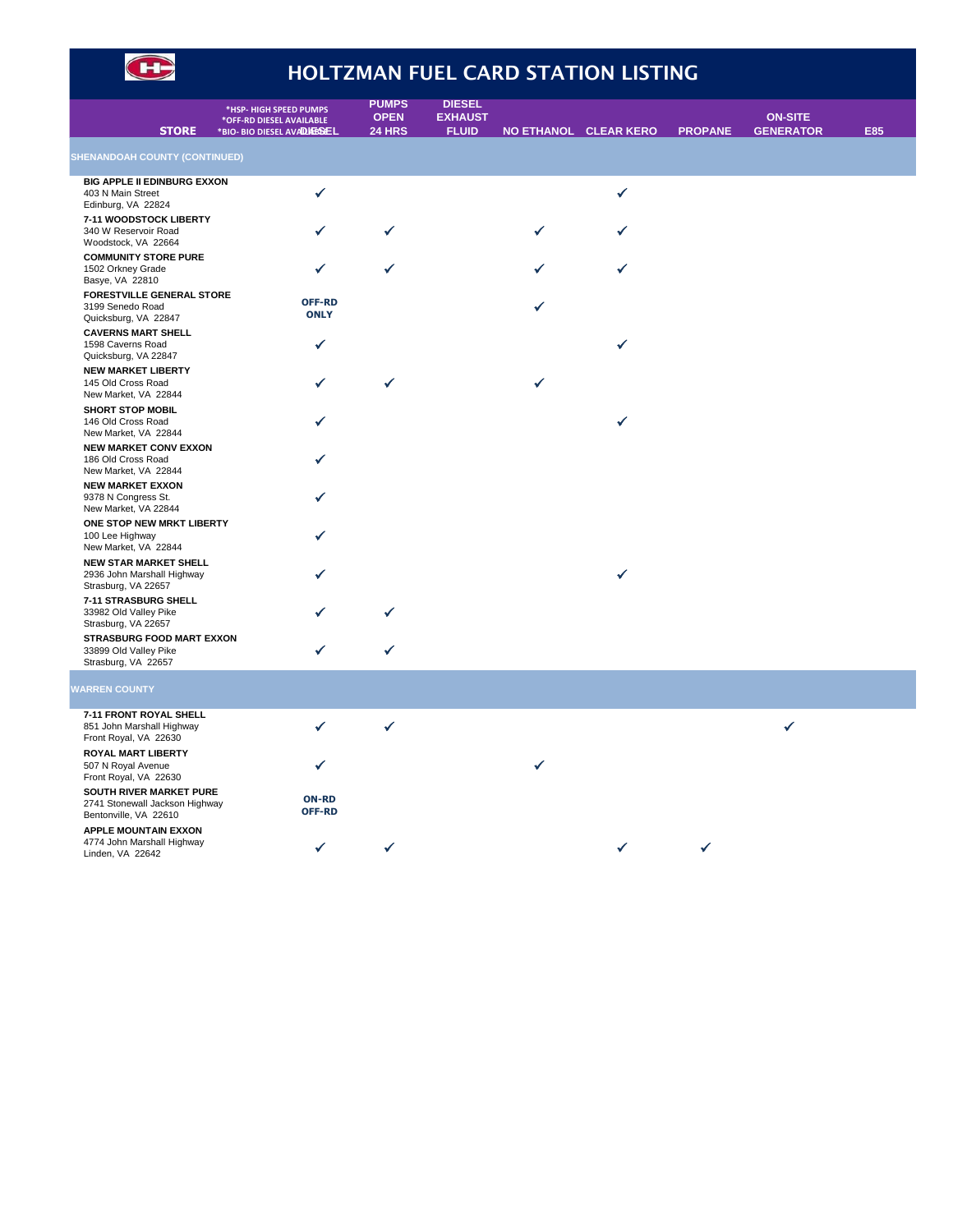E

|                                                                                                         | *HSP- HIGH SPEED PUMPS                                           |                                             | <b>FUINFO</b>                | <b>DIEDEL</b>                  |                       |              |                |                                    |     |
|---------------------------------------------------------------------------------------------------------|------------------------------------------------------------------|---------------------------------------------|------------------------------|--------------------------------|-----------------------|--------------|----------------|------------------------------------|-----|
| <b>STORE</b>                                                                                            | *OFF-RD DIESEL AVAILABLE<br><u>*BIO- BI</u> O DIESEL AVAILABLE L |                                             | <b>OPEN</b><br><b>24 HRS</b> | <b>EXHAUST</b><br><b>FLUID</b> | NO ETHANOL CLEAR KERO |              | <b>PROPANE</b> | <b>ON-SITE</b><br><b>GENERATOR</b> | E85 |
|                                                                                                         |                                                                  |                                             |                              | <b>WEST VIRGINIA</b>           |                       |              |                |                                    |     |
|                                                                                                         |                                                                  |                                             |                              |                                |                       |              |                |                                    |     |
| <b>BERKELEY COUNTY</b>                                                                                  |                                                                  |                                             |                              |                                |                       |              |                |                                    |     |
| MURPHY'S CONVENIENCE STORE SHELL<br>5623 Hedgesville Rd.<br>Hedgesville, WV 25427                       |                                                                  | ✓                                           |                              |                                |                       |              | $\checkmark$   |                                    |     |
| <b>GRANT COUNTY</b>                                                                                     |                                                                  |                                             |                              |                                |                       |              |                |                                    |     |
| PATTERSON CREEK LIBERTY<br>1330 Patterson Creek Road<br>Petersburg, WV 26847<br><b>MT STORM LIBERTY</b> |                                                                  | <b>ON-RD</b><br><b>OFF-RD</b>               | ✓                            |                                | ✔                     |              |                |                                    |     |
| 4241 Union HWY<br>Mt Storm, WV 26739                                                                    |                                                                  | <b>HSP</b>                                  | ✓                            |                                |                       | ✔            |                |                                    |     |
| <b>HAMPSHIRE COUNTY</b>                                                                                 |                                                                  |                                             |                              |                                |                       |              |                |                                    |     |
| <b>ROMNEY LIBERTY</b><br>Rt 50 & Jersey Mtn. Road<br>Romney, WV 26757                                   |                                                                  | $\checkmark$                                | ✔                            |                                |                       | ✔            |                |                                    |     |
| <b>FRYE'S FLAT LIBERTY</b><br>18615 Northwestern Pike<br>Augusta, WV 26704                              |                                                                  | <b>HSP</b>                                  |                              |                                |                       | ✓            | ✓              |                                    |     |
| XPRESS STOP AUGUSTA LIBERTY<br>19901 North Western Pike<br>Augusta, WV 26704                            |                                                                  | ✓                                           |                              |                                |                       | ✓            | ✓              |                                    |     |
| <b>CAPON VALLEY MRKT LIBERTY</b><br>2673 North Western Pike<br>Capon Bridge, WV 26711                   |                                                                  | ✓                                           | ✓                            |                                |                       | ✓            |                |                                    |     |
| <b>RIO LIBERTY</b><br>5630 Sperrys Run Rd.<br>Rio, WV 26755                                             |                                                                  | <b>HSP</b><br><b>ON-RD</b><br><b>OFF-RD</b> |                              |                                |                       |              | ✓              |                                    |     |
| <b>HARDY COUNTY</b>                                                                                     |                                                                  |                                             |                              |                                |                       |              |                |                                    |     |
| <b>MISTY VALLEY H'WARE PURE</b><br>Rt 1, Box 99 (Rt 259)<br>Mathias, WV 26812                           |                                                                  | <b>ON-RD</b><br>OFF-RD                      |                              |                                | ✓                     | ✓            | ✓              |                                    |     |
| <b>MOOREFIELD LIBERTY</b><br>759 N Main Street<br>Moorefield, WV 26836                                  |                                                                  | ✓                                           | ✓                            |                                |                       |              |                |                                    |     |
| 7-11 WARDENSVILLE LIBERTY<br>15 W Main Street<br>Wardensville, WV 26851                                 |                                                                  | ✓                                           | ✓                            |                                | ✓                     | ✔            |                |                                    |     |
| <b>IEFFERSON COUNTY</b>                                                                                 |                                                                  |                                             |                              |                                |                       |              |                |                                    |     |
| <b>LIBERTY GET &amp; GO</b><br>321 W Washington Street<br>Charles Town, WV 25414                        |                                                                  | ✓                                           |                              |                                | ✔                     |              |                |                                    |     |
| <b>MINERAL COUNTY</b>                                                                                   |                                                                  |                                             |                              |                                |                       |              |                |                                    |     |
| <b>KNOBLEY FARMS LIBERTY</b><br>Route 220 & Route 50<br>New Creek, WV 26743                             |                                                                  | $\checkmark$                                |                              |                                |                       | $\checkmark$ |                |                                    |     |
| <b><i>IORGAN COUNTY</i></b>                                                                             |                                                                  |                                             |                              |                                |                       |              |                |                                    |     |
| PAW PAW CTRY STORE LIBERTY<br>Winchester & Lee Street<br>Paw Paw, WV 25434                              |                                                                  | $\checkmark$                                |                              |                                | $\checkmark$          | $\checkmark$ |                |                                    |     |